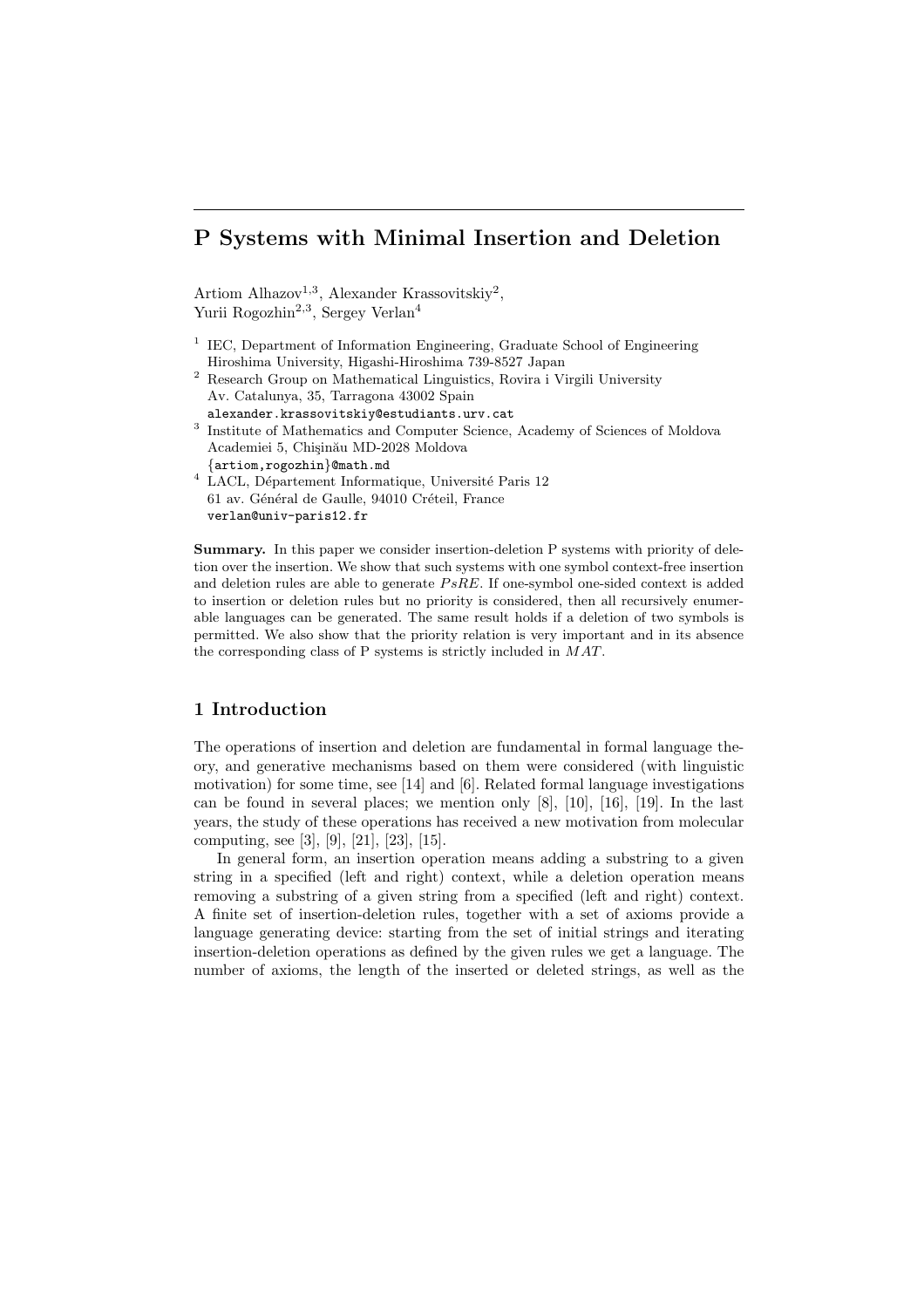length of the contexts where these operations take place are natural descriptional complexity measures in this framework. As expected, insertion and deletion operations with context dependence are very powerful, leading to characterizations of recursively enumerable languages. Most of the papers mentioned above contain such results, in many cases improving the complexity of insertion-deletion systems previously available in the literature.

Some combinations of parameters lead to systems which are not computationally complete [17], [11] or even decidable [24]. However, if these systems are combined with the distributed computing framework of P systems [20], then their computational power may strictly increase, see [12], [13].

In this paper we study P systems with insertion and deletion rules of one symbol without context. We show that this family is strictly included in  $MAT$ , however some non-context-free languages may be generated. If Parikh vectors are considered, then the corresponding family equals to  $PsMAT$ . When a priority of deletion over insertion is introduced,  $PsRE$  can be characterized, but in terms of language generation such systems cannot generate a lot of languages because there is no control on the position of an inserted symbol. If one-sided contextual insertion or deletion rules are used, then this can be controlled and all recursively enumerable languages can be generated. The same result holds if a context-free deletion of two symbols is allowed.

## 2 Definitions

All formal language notions and notations we use here are elementary and standard. The reader can consult any of the many monographs in this area – for instance, [22] – for the unexplained details.

We denote by  $|w|$  the length of a word w and by  $|w|_a$  the number of occurrences of symbol a in w. For a word  $w \in V^*$  we denote by  $\Delta(w)$  all words w' having the same number of letters as  $w, \Delta(w) = \{w' \mid, |w'|_a = |w|_a \text{ for all } a \in V\}$  and we denote by  $\perp \!\!\! \perp$  the binary shuffle operation. By card(V) we denote the cardinality of the set  $V$ .

An InsDel system is a construct  $ID = (V, T, A, I, D)$ , where V is an alphabet,  $T \subseteq V$ , A is a finite language over V, and I, D are finite sets of triples of the form  $(u, \alpha, v)$ ,  $\alpha \neq \lambda$ , where u and v are strings over V and  $\lambda$  denotes the empty string. The elements of T are terminal symbols (in contrast, those of  $V - T$  are called nonterminals), those of  $A$  are *axioms*, the triples in  $I$  are *insertion rules*, and those from D are deletion rules. An insertion rule  $(u, \alpha, v) \in I$  indicates that the string  $\alpha$  can be inserted in between u and v, while a deletion rule  $(u, \alpha, v) \in D$  indicates that  $\alpha$  can be removed from the context  $(u, v)$ . As stated otherwise,  $(u, \alpha, v) \in I$ corresponds to the rewriting rule  $uv \to u\alpha v$ , and  $(u, \alpha, v) \in D$  corresponds to the rewriting rule  $u\alpha v \rightarrow uv$ . We refer by  $\implies$  to the relation defined by an insertion or deletion rule.

The language  $L(ID)$  generated by *ID* is defined as  $\{w \in T^* \mid A \ni x \Longrightarrow^* w\}.$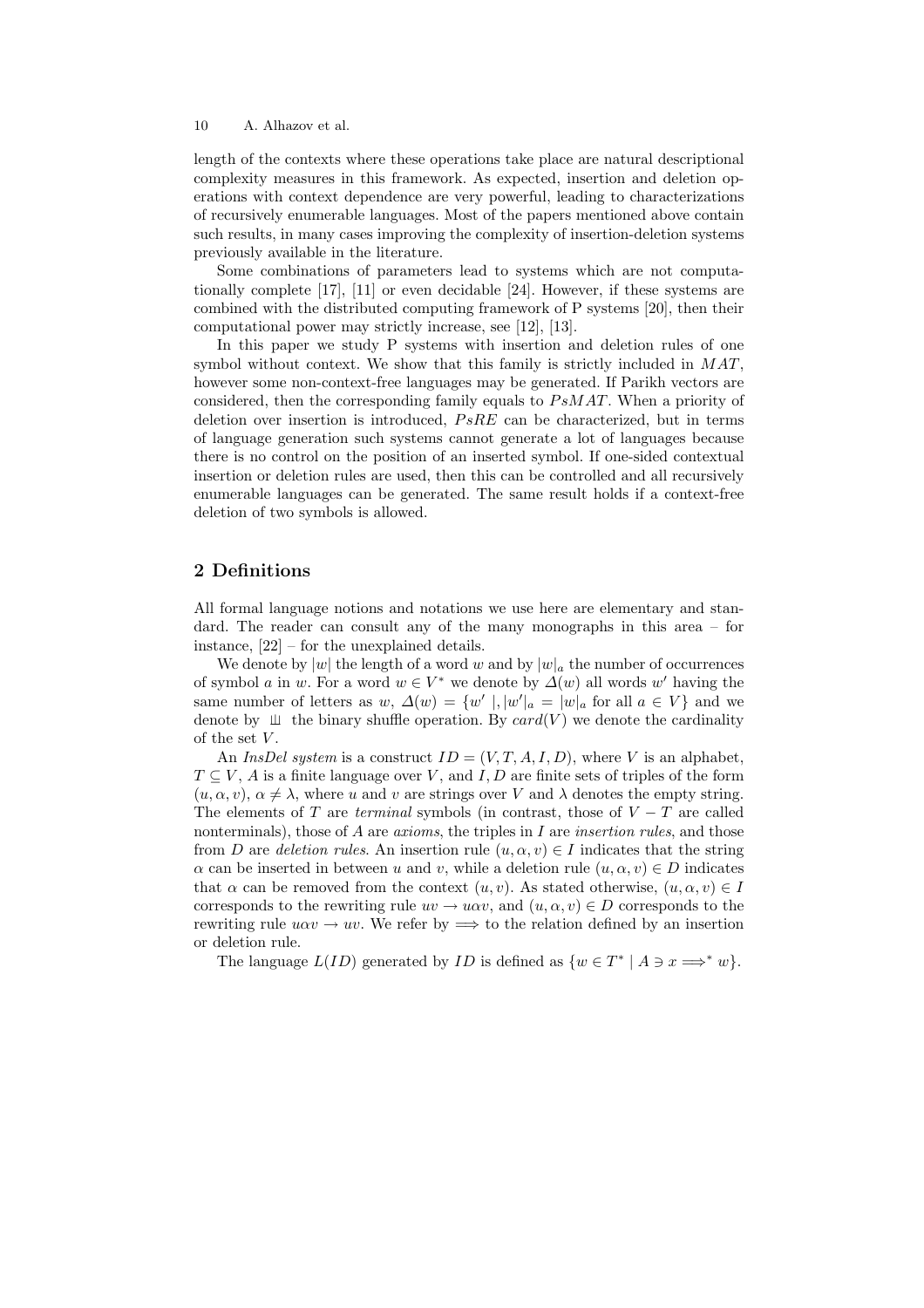The complexity of an InsDel system  $ID = (V, T, A, I, D)$  is described by the vector  $(n, m, m'; p, q, q')$  called size, where

$$
n = \max\{|a| | (u, \alpha, v) \in I\}, \quad p = \max\{|a| | (u, \alpha, v) \in D\},
$$
  
\n
$$
m = \max\{|u| | (u, \alpha, v) \in I\}, \quad q = \max\{|u| | (u, \alpha, v) \in D\},
$$
  
\n
$$
m' = \max\{|v| | (u, \alpha, v) \in I\}, \quad q' = \max\{|v| | (u, \alpha, v) \in D\}.
$$

We also denote by  $INS_{n}^{m,m'} DEL_{p}^{q,q'}$  corresponding families of languages. Traditionally, in the literature, instead of pairs  $m/m'$  and  $q/q'$  the maximum of both numbers is used. However, such a complexity measure is not accurate and it cannot distinguish between universality and non-universality cases, see [24] and [11]. If some of the parameters  $n, m, m', p, q, q'$  is not specified, then we write symbol  $*$ instead. For example,  $INS^{0,0}_{*}DEL^{0,0}_{*}$  denotes the family of languages generated by context-free InsDel systems. InsDel systems of a "sufficiently large" size characterize RE, the family of recursively enumerable languages.

Now we present a definition of insertion-deletion P systems. The insertiondeletion tissue P systems are defined in an analogous manner.

An insertion-deletion P system is a construct

 $\Pi = (O, T, \mu, M_1, \cdots, M_n, R_1, \cdots, R_n)$ , where

- $\bullet$  *O* is a finite alphabet,
- $T \subseteq O$  is the terminal alphabet,
- $\mu$  is the membrane (tree) structure of the system which has n membranes (nodes) and it can be represented by a word over the alphabet of correctly nested marked parentheses,
- $M_i$ , for each  $1 \leq i \leq n$ , is a finite language associated to the membrane i,
- $R_i$ , for each  $1 \leq i \leq n$ , is a set of insertion and deletion rules with target indicators associated to region i, of the following forms:  $(u, x, v; tar)_a$ , where  $(u, x, v)$  is an insertion rule, and  $(u, x, v; tar)_e$ , where  $(u, x, v)$  is a deletion rule, and the target indicator tar is from the set  ${here, in_j, out \mid 1 \leq j \leq n}.$

An *n*-tuple  $(N_1, \dots, N_n)$  of finite languages over O is called a configuration of  $\Pi$ . The transition between the configurations consists in applying the insertion and deletion rules in parallel to all possible strings, non-deterministically, and following the target indications associated with the rules.

A sequence of transitions between configurations of a given insertion-deletion P system  $\Pi$  starting from the initial configuration is called a computation with respect to  $\Pi$ . We say that  $\Pi$  generates  $L(\Pi)$ , the result of its computations. It consists of all strings over  $T$  ever sent out of the system during its computations.

We denote by  $ELSP_k(ins_p^{m,m'}, del_p^{q,q'})$  the family of languages  $L(\Pi)$  generated by insertion-deletion P systems with at most  $k \geq 1$  membranes and insertion and deletion rules of size at most  $(n, m, m'; p, q, q')$ . We omit the letter E if T = O. In this paper we also consider insertion-deletion P systems where deletion rules have a priority over insertion rules; the corresponding class is denoted as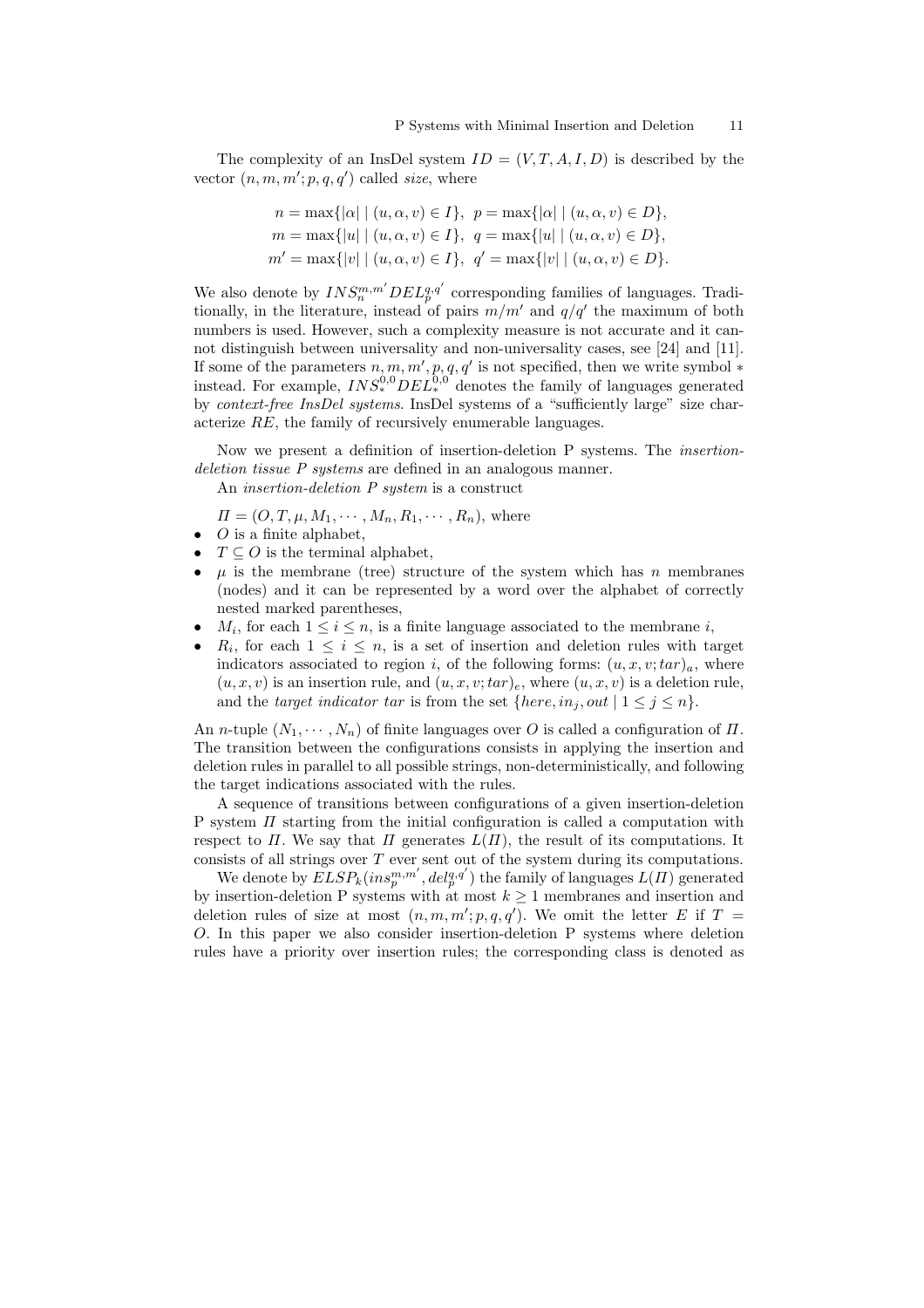$(E) LSP_k(ins_p^{m,m'} < del_p^{q,q'})$ . Letter "t" is inserted before P to denote classes for the tissue case, e.g.,  $ELStP_k(ins_p^{m,m'}, del_p^{q,q'}).$ 

A register machine (introduced in [18], see also [4]) is a construct

 $M = (d, Q, q_0, h, P)$ , where

- $\bullet$  d is the number of registers,
- $Q$  is a finite set of bijective labels of instructions of  $P$ ,
- $q_0 \in Q$  is the initial label,
- $h \in Q$  is the halting label, and
- $P$  is the set of instructions of the following forms:
- 1.  $p: (ADD(k), q, s),$  with  $p, q, s \in Q$ ,  $1 \leq k \leq d$  ("increment" -instruction). Add 1 to register k and go to one of the instructions with labels  $q, s$ .
- 2. p :  $(SUB(k), q, s)$ , with  $p, q, s \in Q$ ,  $1 \leq k \leq d$  ("decrement" -instruction). Subtract 1 from the positive value of register  $k$  and go to the instruction with label  $q$ , otherwise (if it is zero) go to the instruction with label  $s$ .
- 3. h : HALT (the halt instruction). Stop the computation of the machine.

For generating languages over  $T$ , we use the model of a *register machine with output tape* (introduced in [18], see also [1]), which also uses a tape operation:

4. 
$$
p: (WRITE(A), q)
$$
, with  $p, q \in Q, A \in T$ .

The configuration of a register machine is  $(q, n_1, \dots, n_d)$ , where  $q \in Q$ ,  $n_i \geq 0$ ,  $1 \leq i \leq d$ . A register machine generates an m-dimensional vector as follows: let the first  $m$  registers be output registers, and the computation starts from  $(q_0, 0, \dots, 0)$ ; if the configuration  $(h, n_1, \dots, n_d)$  is reached, then the resulting vector is  $(n_1, \dots, n_m)$ . Without restricting generality we assume  $(n_{m+1}, \dots, n_d)$  $=(0, \dots, 0)$ . The set of all vectors generated in this way by M is denoted by  $Ps(M)$ . It is known (e.g., see [18], [25]) that register machines generate  $PsRE$ . If the WRITE instruction is used, then RE can be generated.

In the case when a register machine cannot check whether a register is empty we say that it is partially blind; the second type of instructions is then written as  $p : (SUB(k), q)$  and the transition is undefined if register k is zero.

The word "partially" stands for an implicit test for zero at the end of a (successful) computation: counters  $m + 1, \dots, d$  should be empty. It is known, [4], that partially blind register machines generate exactly  $PsMAT$  (Parikh sets of languages of matrix grammars without appearance checking).

## 3 Minimal Context-free Insertion-Deletion P Systems

It has been shown, [24], that systems in  $INS_1^{0,0}DEL_*^{0,0}$  only generate strings obtained by inserting any number of specific symbols anywhere in words of a finite language; this is included in the regular languages family; strictly as, e.g., for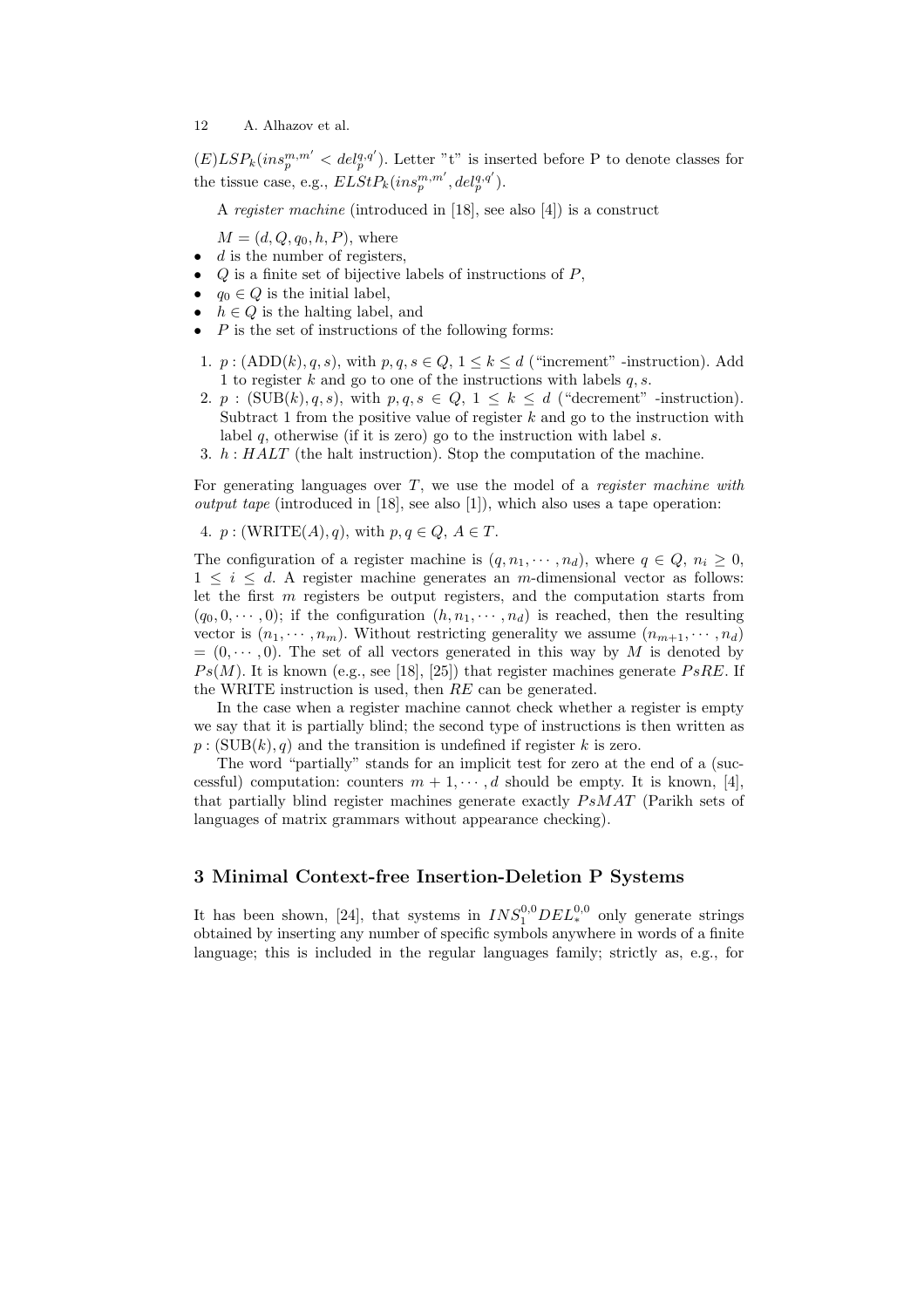$L = \{a^*b^*\}\$  the system has no control on the place of insertion or deletion in the string and the initial language is finite. Therefore,  $INS_1^{0,0}DEL_1^{0,0} \subset REG$ .

When a membrane structure is added to minimal insertion-deletion systems without context, their computational power is increased.

# Theorem 1.  $PsStP_*(ins_1^{0,0}, del_1^{0,0}) = PsMAT$ .

Proof. It is not difficult to see that dropping the requirement of the uniqueness of the instructions with the same label, the power of partially blind register machines does not change, see, e.g., [4]. We use this fact for the proof.

The inclusion  $PsStP_*(ins_1^{0,0}, del_1^{0,0}) \subseteq PsMAT$  follows from the simulation of minimal context-free insertion-deletion P systems by partially blind register machines, which are known to characterize  $PsMAT$  [4]. Indeed, any rule  $(\lambda, a, \lambda; q)_a \in R_p$  is simulated by instructions  $p : (ADD(a), q)$ . Similarly, rule  $(\lambda, a, \lambda; q)_e \in R_p$  is simulated by instructions  $p : (SUB(a), q)$ .

The output region  $i_0$  is associated to the final state, while the halting is represented by absence of the corresponding symbols (final zero-test) as follows. We assume that  $R_{i_0}$  has no insertion rules ( $\emptyset$  can be generated by a trivial partially blind register machine), and the output registers correspond to those symbols that cannot be deleted by rules from  $R_{i_0}$ .

The converse inclusion follows from the simulation of partially blind register machines by P systems. Indeed, with every instruction  $p$  of the register machine we associate a cell. Instruction  $p : (ADD(A_k), q)$  is simulated by rule  $(\lambda, A_k, \lambda, q)_a \in$  $R_p$ , and instruction  $p:(SUB(A_k), q)$  by  $(\lambda, A_k, \lambda; q)_e \in R_p$ . Final zero-tests: rules  $(\lambda, A_k, \lambda; \#)_e \in R_h, k \geq m$ , should be inapplicable  $(R_{\#} = \emptyset)$ .

As the membrane structure is a tree, one-way inclusion follows.

Corollary 1.  $PsSP_*(ins_1^{0,0}, del_1^{0,0}) \subseteq PsMAT$ .

In terms of the generated language the above systems are not too powerful, even with priorities. Like in the case of insertion-deletion systems there is no control on the position of insertion. Hence, the language  $L = \{a^*b^*\}\$  cannot be generated, for insertion strings of any size. Hence we obtain:

**Theorem 2.**  $REG\backslash LStP_*(ins_n^{0,0} < del_1^{0,0}) \neq \emptyset$ , for any  $n > 0$ .

However, there are non-context-free languages that can be generated by such P systems (even without priorities and deletion).

Theorem 3.  $LStP_*(ins_1^{0,0}, del_0^{0,0}) \setminus CF \neq \emptyset$ .

*Proof.* It is easy to see that the language  $\{w \in \{a, b, c\}^* : |w|_a = |w|_b = |w|_c\}$  is generated by such a system with 3 nodes, inserting consecutively  $a, b$  and  $c$ .

For the tree case the language  $\{w \in \{a,b\}^* \mid |w|_a = |w|_b\}$  can be generated in a similar manner.

We show a more general inclusion: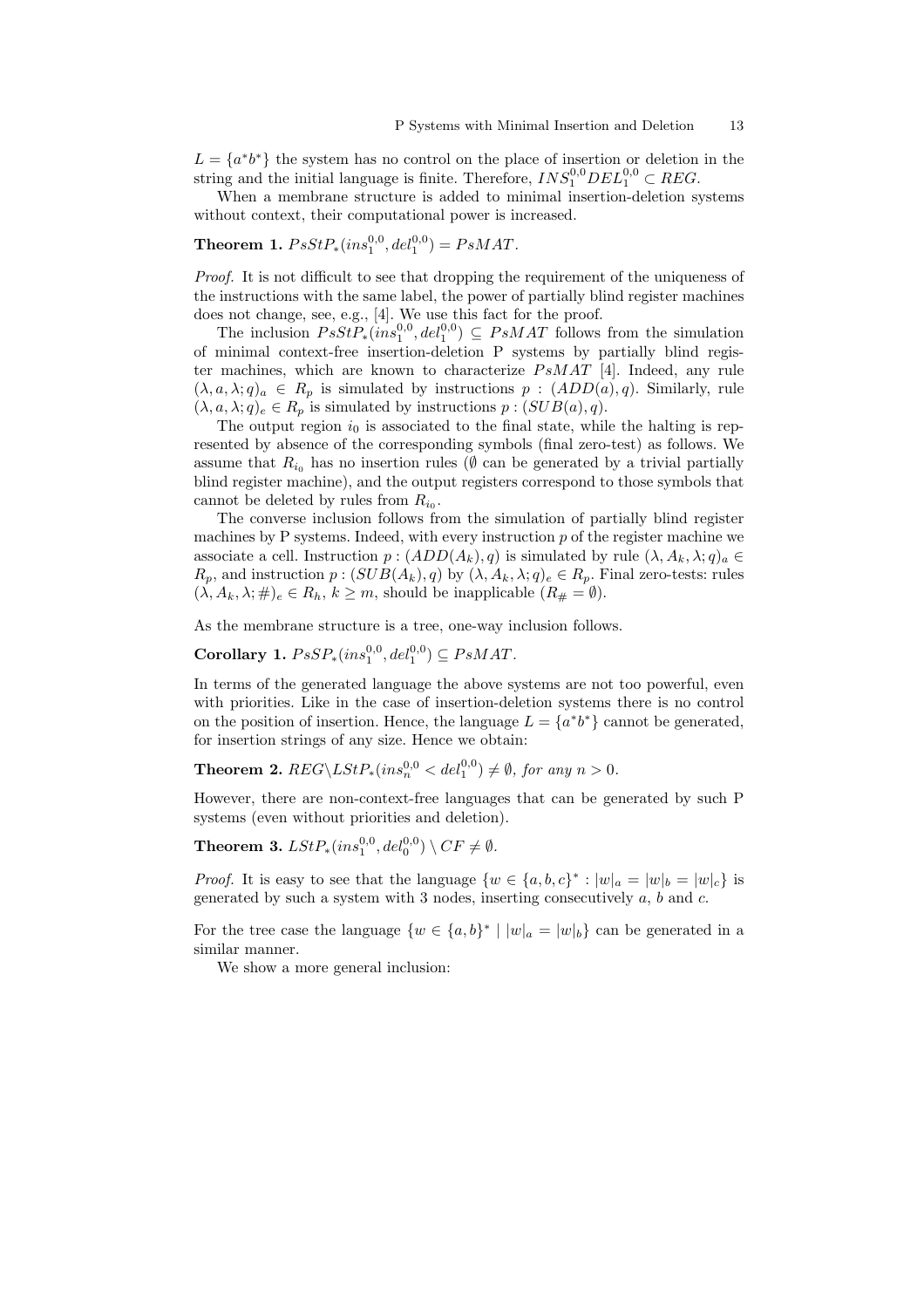**Theorem 4.**  $ELStP_*(ins_n^{0,0}, del_1^{0,0}) \subset MAT$ , for any  $n > 0$ .

Proof. As in [11] we can suppose that there are no deletions of terminal symbols. We also suppose that there is only one initial string in the system, because there is no interaction between different evolving strings and the result matches the union of results for the systems with only one string. Consider a tissue P system  $\Pi$  with alphabet  $O$ , terminal symbols  $T$ , the set  $H$  of unique cell labels and the initial string w in cell labeled  $p_0$ . Such a system can be simulated by the following matrix grammar  $G = (O \cup H, T, S, P)$ .

For insertion instruction  $(\lambda, a_1 \cdots a_n, \lambda; q)_a$  in cell p, the matrix  $(p \to q, D \to q]$  $Da_1D \cdots Da_nD) \in P$ . For any deletion instruction  $(\lambda, A, \lambda; q)_e$  in cell p, the matrix  $(p \to q, A \to \lambda) \in P$ . Three additional matrices  $(h \to \lambda)$ ,  $(D \to \lambda)$  and  $(S \to \lambda)$  $q_0Da_1D\cdots Da_mD$  ( $w=a_1\cdots a_m$ ) shall be also added to P.

The above construction correctly simulates the system  $\Pi$ . Indeed, symbols D represent placeholders for all possible insertions. The first rule in the matrix permits simulates the navigation between cells.

Nevertheless, minimal context-free insertion-deletion systems with priorities do generate PsRE. This is especially clear for the tissue P systems: jumping to an instruction corresponds to sending a string to the associated region, and the entire construction is a composition of graphs shown in Figure 1. The decrement instruction works correctly because of priority of deletion over insertion.



Fig. 1. Simulating  $p:(ADD(k), q, r)$  (left) and  $p:(SUB(k), q, r)$  (right).

We now give a more sophisticated proof for the tree-like membrane structure. **Theorem 5.**  $PsSP_*(ins_1^{0,0} < del_1^{0,0}) = PsRE$ .

*Proof.* The proof is done by showing that for any register machine  $M = (n, Q, q_0)$ , h, P) there is a P system  $\Pi \in PsSP_* (ins_1^{0,0} < del_1^{0,0})$  with  $Ps(M) = Ps(\Pi)$ , and the result follows from the existence of register machines generating  $PsRE$ .

Let  $Q_{+}$  ( $Q_{-}$ ) be the sets of labels of increment (conditional decrement, respectively) instructions of a register machine, and let  $Q = Q_+ \cup Q_- \cup \{h\}$  represent all labels. Consider a P system with alphabet  $Q \cup \{A_i \mid 1 \leq i \leq d\} \cup \{Y\}$  and the following structure (illustrated in Figure 2)

$$
\mu = \left[ \begin{array}{c} \left[ \begin{array}{c} \prod_{p \in Q_+} \mu_{\langle p + \rangle} \prod_{p \in Q_-} \mu_{\langle p - \rangle} \end{array} \right]_3 \right]_2 \right]_1, \text{ where}
$$
\n
$$
\mu_{\langle p + \rangle} = \left[ \begin{array}{c} \left[ \begin{array}{c} \left[ \begin{array}{c} \end{array} \right]_{p_3^+} \right]_{p_1^+} \\ \left[ \begin{array}{c} \end{array} \right]_{p_1^-} \end{array} \right]_p + p - \text{ increment},
$$
\n
$$
\mu_{\langle p - \rangle} = \left[ \begin{array}{c} \left[ \begin{array}{c} \left[ \begin{array}{c} \end{array} \right]_{p_3^-} \end{array} \right]_{p_2^-} \left[ \begin{array}{c} \end{array} \right]_{p_3^0} \end{array} \right]_{p_2^-} \right]_p - \text{ conditional decrement}.
$$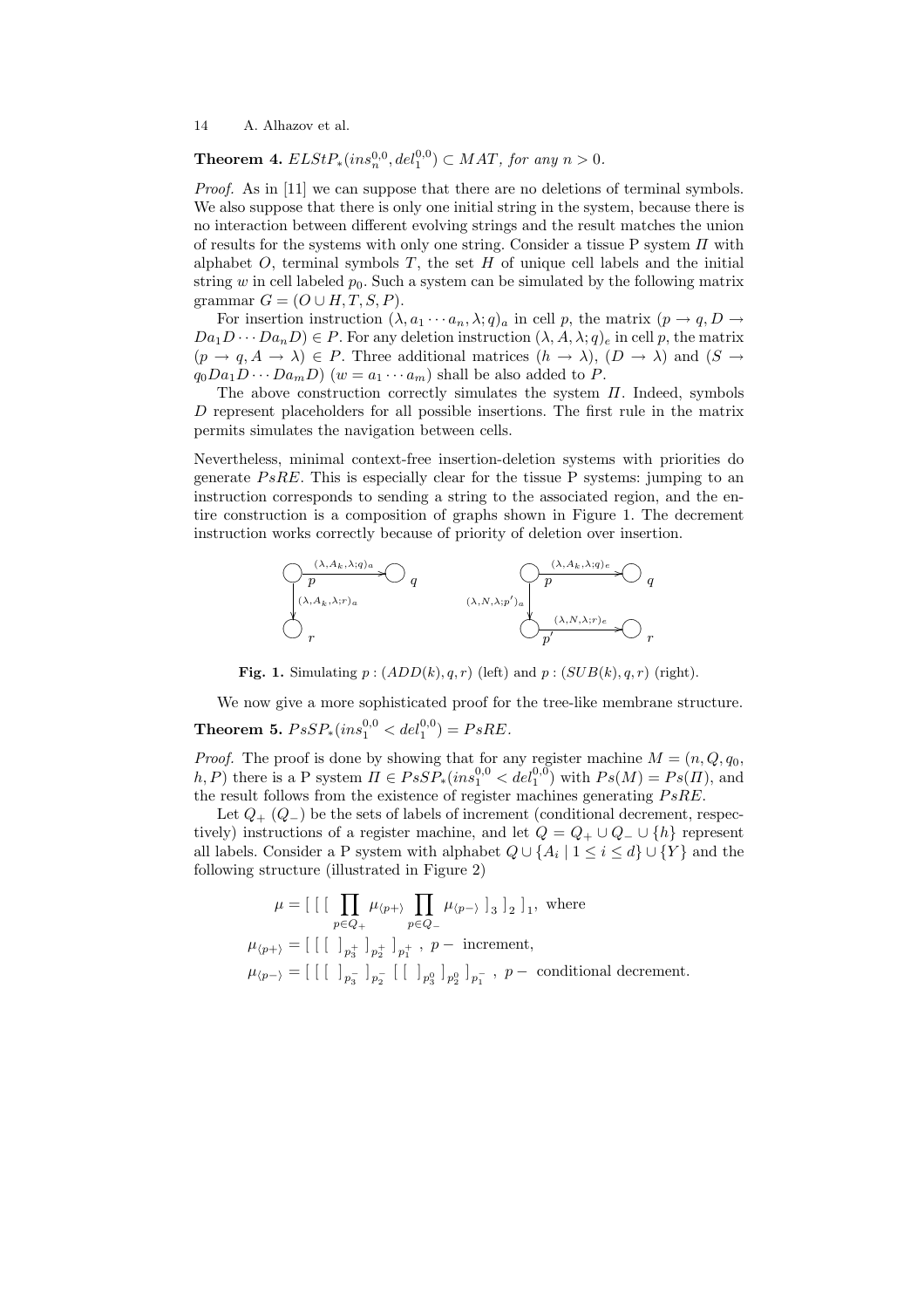

Fig. 2. Membrane structure for Theorem 5. The structures in the dashed rectangles are repeated for every instruction of the register machine.

Initially there is a single string  $q_0$  in membrane 3. The rules are the following.

$$
R_1 = \{ \begin{aligned} 1: (\lambda, Y, \lambda; out)_e \}, \\ R_2 = \{ \begin{aligned} 2.1: (\lambda, Y, \lambda; out)_a, \\ R_3 = \{ \begin{aligned} 3.1: (\lambda, p, \lambda; in_{p_1^+})_e \mid p \in Q_+ \} \cup \\ 3.3: (\lambda, Y, \lambda; here)_e, \end{aligned} \end{aligned} \right. \qquad 2.2: (\lambda, Y, \lambda; in_{p_1^-})_e \mid p \in Q_- \}
$$

For any instruction  $p:(ADD(k), q, s), R_{p_3^+} = \emptyset$  and

$$
\begin{aligned} R_{p_1^+} &= \{ & a.1.1: & (\lambda, A_k, \lambda; in_{p_2^+})_a, & a.1.2: & (\lambda, Y, \lambda; out)_a \}, \\ R_{p_2^+} &= \{ & a.2.1: & (\lambda, q, \lambda; out)_a, & a.2.1': & (\lambda, s, \lambda; out)_a, \\ & a.2.2: & (\lambda, q, \lambda; in_{p_3^+})_e, & a.2.2': & (\lambda, s, \lambda; in_{p_3^+})_e \}, \end{aligned}
$$

For any instruction  $p : (SUB(k), q, s), R_{p_3^-} = R_{p_3^0} = \emptyset$  and

$$
\begin{split} R_{p_1^-} &= \{ \quad e.1.1: & (\lambda, A_k, \lambda; in_{p_2^-})_e, \quad e.1.2: & (\lambda, Y, \lambda; in_{p_2^-})_a, \quad e.1.3: & (\lambda, Y, \lambda; out)_e \}, \\ R_{p_2^-} &= \{ \quad e.2.1: & (\lambda, q, \lambda; out)_a, \quad \quad e.2.2: & (\lambda, q, \lambda; in_{p_3^-})_e, \\ e.2.3: & (\lambda, s, \lambda; in_{p_3^-})_e, \quad \quad e.2.4: & (\lambda, Y, \lambda; here)_a \}, \\ R_{p_2^0} &= \{ \quad e.3.1: & (\lambda, s, \lambda; out)_a, \quad \quad e.3.2: & (\lambda, q, \lambda; in_{p_3^0})_e, \quad \quad e.3.3: & (\lambda, s, \lambda; in_{p_3^0})_e \}. \end{split}
$$

Configurations  $(p, x_1, \dots, x_n)$  of M are encoded by strings  $\Delta(pA_1^{x_1} \cdots A_n^{x_n} Y^t)$ ,  $t \geq 0$ , in membrane 3. We say that such strings have a *simulating* form. Clearly, in the initial configuration the string is already in the simulating form.

To prove that system  $\Pi$  correctly simulates  $M$  we prove the following claims:

1. For any transition  $(p, x_1, \dots, x_n) \Longrightarrow (q, x'_1, \dots, x'_n)$  in M there exists a computation in  $\Pi$  from the configuration containing  $\Delta(pA_1^{x_1}\cdots A_n^{x_n}Y^t)$  in membrane 3 to the configuration containing  $\Delta(qA_1^{x'_1} \cdots A_n^{x'_n} Y^{t'})$ ,  $t' \geq 0$ , in membrane 3 such that during this computation membrane 3 is empty in all intermediate steps and, moreover, this computation is unique.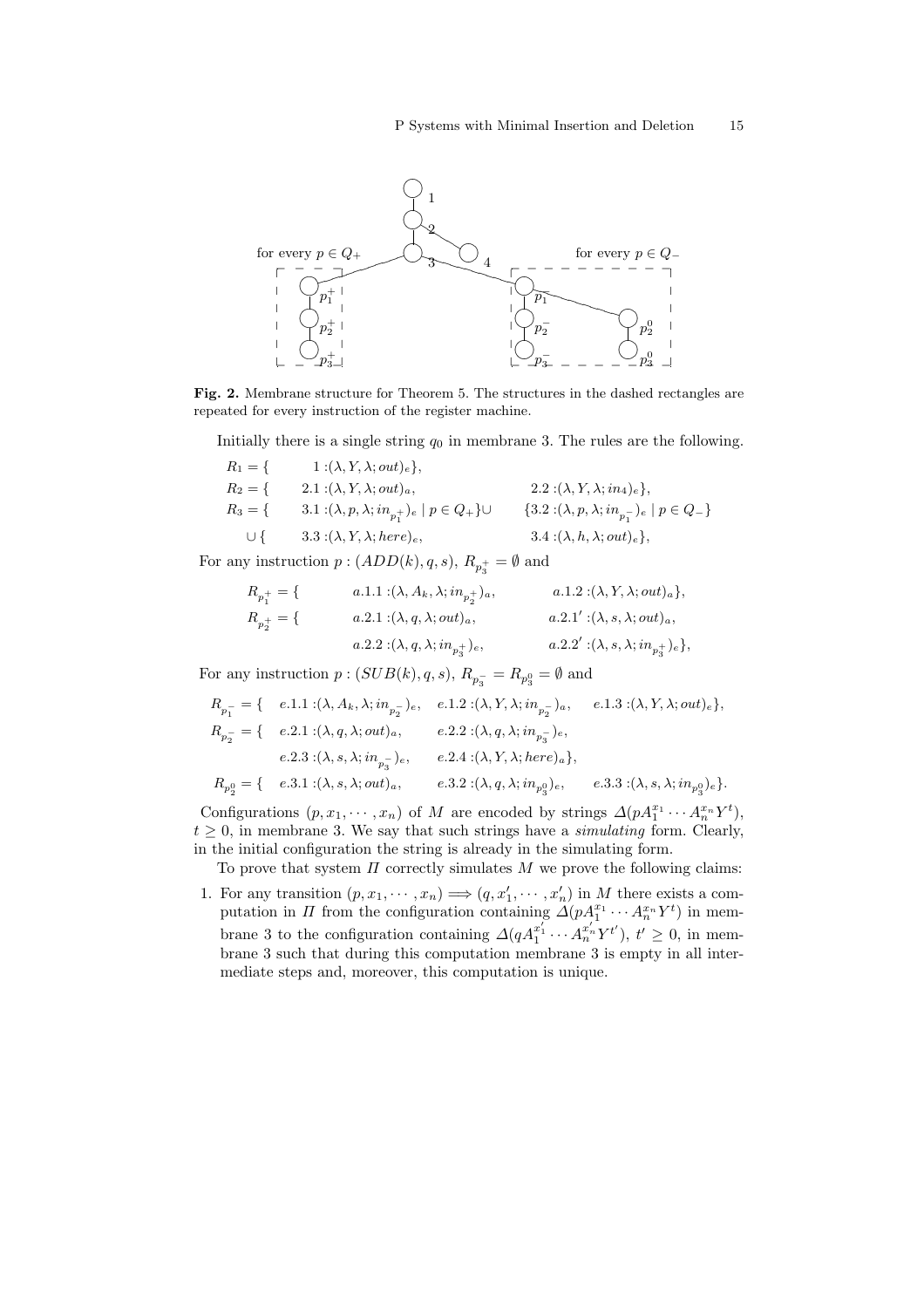- 16 A. Alhazov et al.
- 2. For any successful computation in  $\Pi$  (yielding a non-empty result), membrane 3 contains only strings of the above form.
- 3. The result  $(x_1, \dots, x_n)$  in  $\Pi$  is obtained if and only if a string of form  $\Delta(hA_1^{x_1}\cdots A_n^{x_n})$  appears in membrane 3.

Now we prove each claim from above. Consider a string  $\Delta(pA_1^{x_1}\cdots A_n^{x_n}Y^t)$ ,  $t \geq 0$ , in membrane 3 of  $\Pi$ . Take an instruction  $p : (ADD(k), q, s) \in P$ . The only applicable rule in  $\Pi$  is from group 3.1 (in the future we simply say rule 3.1) yielding the string  $\Delta(A_1^{x_1} \cdots A_n^{x_n} Y_t^t)$  in membrane  $p_1^+$ . After that rule a.1.1 is applied yielding string  $\Delta(A_1^{x_1} \cdots A_k^{x_k+1} \cdots A_n^{x_n} Y^t)$  in membrane  $p_2^+$ . After that one of rules  $a.2.1$  or  $a.2.1'$  is applied; then rule  $a.1.2$  yields one of strings  $\Delta(zA_1^{x_1}\cdots A_k^{x_k+1}\cdots A_n^{x_n}Y^{t+1}), z \in \{q, s\},\$  which is in the simulating form.

Now suppose that there is an instruction  $p : (SUB(k), q, s) \in P$ . Then the only applicable rule in  $\Pi$  is 3.2 which yields the string  $\Delta(A_1^{x_1} \cdots A_n^{x_n} Y^t)$  in membrane  $p_1^-$ . Now if  $x_k > 0$ , then, due to the priority, rule e.1.1 will be applied followed by application of rules  $e.2.4$ ,  $e.2.1$  and  $e.1.3$  which yields the string  $\Delta(qA_1^{x_1}\cdots A_k^{x_k-1}\cdots A_n^{x_n}Y^{t'})$  that is in the simulating form. If  $x_k=0$ , then rule  $e.1.2$  will be applied (provided that all symbols  $Y$  were previously deleted by rule 3.3), followed by rules e.3.1 and e.1.3 which leads to the string  $\Delta(sA_1^{x_1} \cdots A_n^{x_n})$ that is in the simulating form.

To show that membrane 3 is empty during the intermediate steps, we prove the following invariant:

**Invariant 1** During a successful computation, any visited membrane  $p_1^+$  or  $p_1^-$  is visited an even number of times as follows: first a string coming from membrane 3 is sent to an inner membrane  $(p_2^+, p_2^- \text{ or } p_2^0)$  and after that a string coming from an inner membrane is sent to membrane 3.

Indeed, since there is only one string in the initial configuration, it is enough to follow only its evolution. Hence, a string may visit the node  $p_1^+$  or  $p_1^-$  only if in the previous step symbol  $p$  was deleted by one of rules 3.1 or 3.2. If one of rules  $a.1.2$  or e.1.3 is applied, then membrane 3 will contain a string of form  $\Delta(A_1^{x_1} \cdots A_n^{x_n} Y^t)$ which cannot evolve anymore because all rules in membrane 3 imply the presence of a symbol from the set Q. Hence, the string is sent to an inner membrane. In the next step the string will return from the inner membrane by one of rules  $a.2.1, a.2.1', e.2.1$  or  $e.3.1$  inserting a symbol from Q. If the string enters an inner membrane again, then it will be sent to a trap membrane  $(p_3^+, p_3^-)$  or  $p_3^0$  by rules deleting symbols from Q. Hence the only possibility is to go to membrane 3 (a string that visited membrane  $p_2^-$  will additionally use rule e.2.4).

For the second claim, it suffices to observe that the invariant above ensures that in membrane 3 only one symbol from Q can be present in the string.

The third claim holds since a string may move to membrane 2 if and only if the final label h of M appears in membrane 3. Then, the string is checked for the absence of symbols  $Y$  by rule 2.2 (note that symbols  $Y$  can be erased in membrane 3 by rule 3.3) and sent to the environment by rules 2.1 and 1.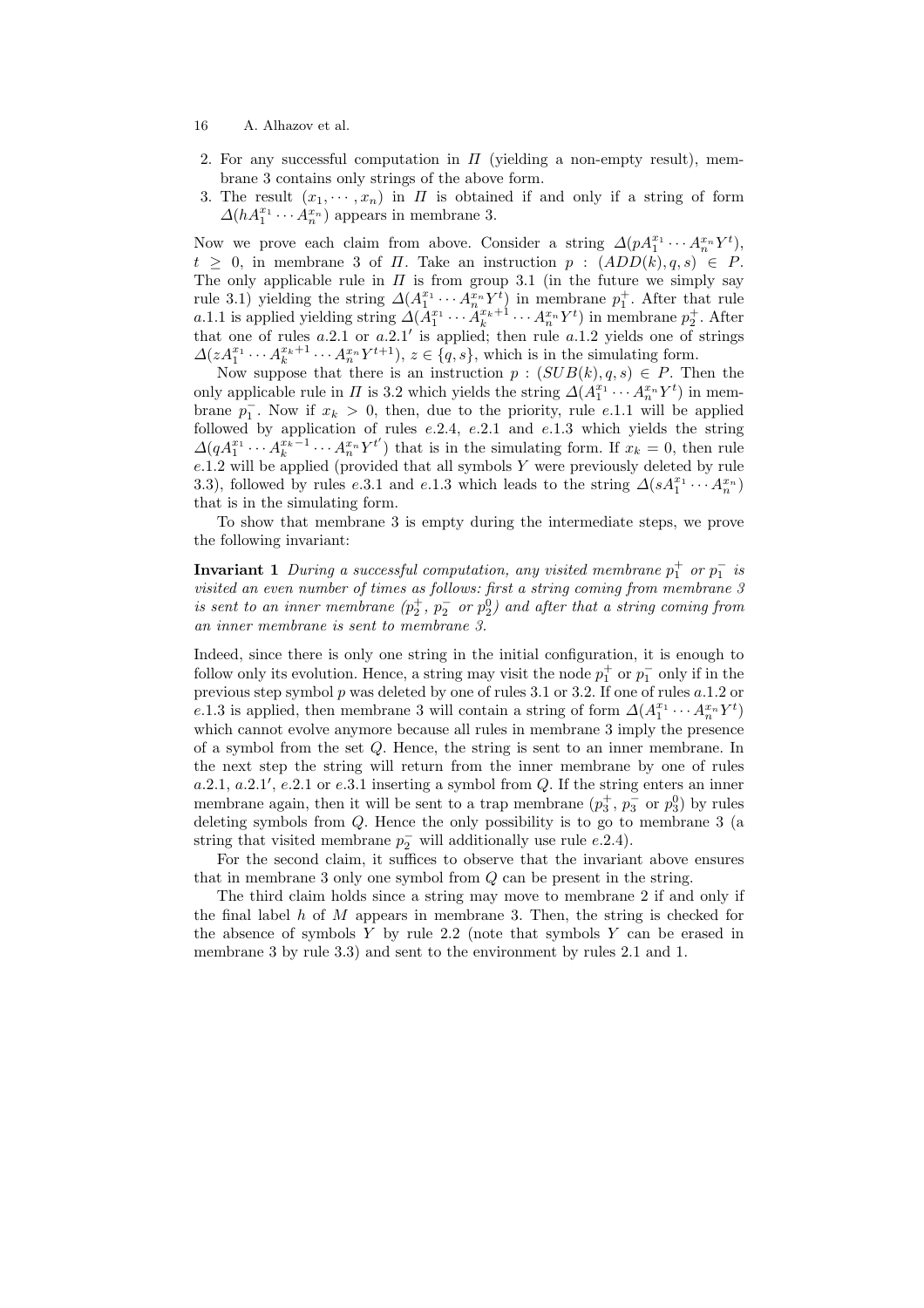By induction on the number of computational steps we obtain that  $\Pi$  simulates any computation in  $M$ . Claim 1 and 2 imply it is not possible to generate other strings and Claim 3 implies that the same result is obtained.

We remark that an empty string may be obtained during the proof. This string can still evolve using insertion rules. If we would like to forbid such evolutions, it suffices to use a new symbol, e.g.,  $X$ , in the initial configuration, add new surrounding membrane and a rule that deletes  $X$  from it.

#### 4 Small Contextual Insertion-Deletion P Systems

Although Theorem 5 shows that the systems from the previous section are quite powerful, they cannot generate  $RE$  without control on the place where a symbol is inserted. Once we allow a context in insertion and deletion rules, they can.

**Theorem 6.**  $LSP-ins_1^{0,1} < del_1^{0,0} = RE$ .

Proof. We simulate a register machine with WRITE instructions. We implement this instruction as an ADD instruction, except the added symbol has to be inserted to the left of a special marker, deleted at the end, as follows:

- Replace any writing instruction  $p : (WRITE(A), q, s), A \in T$ , of the machine by instructions  $p : (ADD(A), q, s)$ , considering output symbols A like new dummy registers. Construct the system  $\Pi$  as in Theorem 5.
- Change the initial string in membrane 3 to  $q_0M$ ;
- Replace rules  $a.1.1\ ((\lambda, A, \lambda; in_{p_2^+})_a \in R_{p_1^+})$  by  $(\lambda, A, M; in_{p_2^+})_a$  for  $A \in T$ ;
- Surround membrane 1 by a new skin membrane  $s$  and add to it the following rule  $R_s = \{(\lambda, M, \lambda; out)_e\}.$

It is easy to see that the above construction permits to correctly simulate the register machine with writing instructions.

Taking  $M$  in the left context yields the mirror language. Since  $RE$  is closed with respect to the mirror operation we get the following corollary:

Corollary 2.  $LSP-ins_1^{1,0} < del_1^{0,0} = RE$ .

A similar result holds if contextual deleting operation is allowed.

Theorem 7.  $LSP_*(ins_1^{0,0} < del_1^{1,0}) = RE$ .

Proof. As in Theorem 6, we use the construction from Theorem 5. However, an additional membrane is needed to simulate the writing instructions.

We modify the construction of Theorem 5 as follows. Let  $Q_s$  be the set of labels of WRITE instructions of a register machine. We add the following substructures  $\mu_{\langle ps \rangle}$  inside membrane 3 (shown in Figure 3):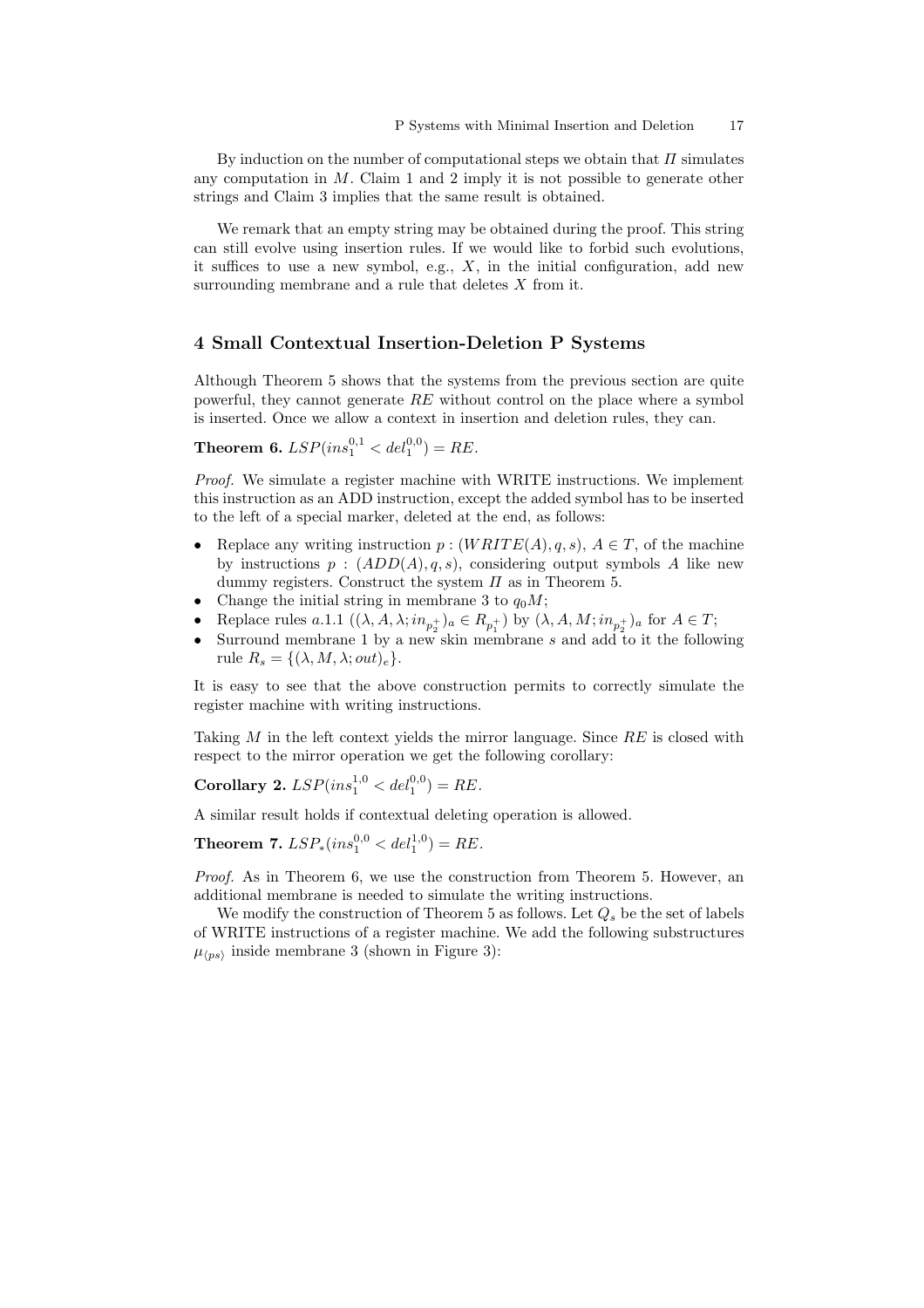$$
\mu = \left[ \begin{array}{c} \left[ \begin{array}{c} \prod_{p \in Q_+} \mu_{\langle p + \rangle} \prod_{p \in Q_-} \mu_{\langle p - \rangle} \prod_{p \in Q_s} \mu_{\langle ps \rangle} \end{array} \right]_3 \right]_2 \right]_1, \text{ where}
$$
\n
$$
\mu_{\langle p + \rangle}, \mu_{\langle p - \rangle} \text{ are defined as in Theorem 5 and,}
$$
\n
$$
\mu_{\langle ps \rangle} = \left[ \begin{array}{c} \left[ \begin{array}{c} \left[ \begin{array}{c} \left[ \begin{array}{c} \end{array} \right]_{p_1^s} \end{array} \right]_{p_2^s} \right]_{p_3^s} \left[ \begin{array}{c} \end{array} \right]_{p_3^s} \left[ \begin{array}{c} \end{array} \right]_{p_3^s} \end{array} \right]_{p_1^s}.
$$



Fig. 3. Membrane structure for Theorem 7.

As in Theorem 5 the initial configuration contains a single string  $q_0$  in region 3. The system contains sets of rules  $R_1, R_2, R_{p_1^+}, R_{p_2^+}, R_{p_3^+}, R_{p_1^-}, R_{p_2^-}, R_{p_3^-}, R_{p_2^0}, R_{p_3^0}$ <br>defined as in Theorem 5. There are also following additional rules for instructions  $p:(WRITE(A), q)$  (the ruleset  $R'_3$  shall be added to  $R_3$ ).

$$
R'_3 = \{ \n\begin{aligned}\n& 3.5: (\lambda, p, \lambda; in_{p_1^s})_e \mid p \in Q_s \}, \\
& R_{p_1^s} = \{ \n\begin{aligned}\n& w.1.1: (\lambda, M, \lambda; in_{p_2^s})_a, \\
& W_{p_2^s} = \{ \n\begin{aligned}\n& w.2.1: (\lambda, M', \lambda; in_{p_3^s})_a, \\
& w.2.2: (\lambda, M', \lambda; out)_e \} \\
& \cup \{ \n\begin{aligned}\n& w.2.3: (M, x, \lambda; in_{p_5^s})_e \mid x \in O \}, \\
& w.3.1: (\lambda, A, \lambda; in_{p_4^s})_a, \\
& W.3.2: (\lambda, Y, \lambda; out)_a \} \\
& W_{p_4^s} = \{ \n\begin{aligned}\n& w.3.1: (\lambda, A, \lambda; in_{p_6^s})_e \mid x \in O \setminus \{M', q\} \}, \\
& w.4.2: (M', M, \lambda; in_{p_7^s})_e \}, \\
& R_{p_5^s} = \emptyset, \n\end{aligned}\n\end{aligned}\n\}
$$

We simulate the WRITE instruction as follows. Suppose the configuration of register machine is  $pA_1^{x_1}\cdots A_d^{x_d}$  and the word  $a_1\cdots a_n$  is written on the output tape. The corresponding simulating string in  $\Pi$  will be of form  $p\Delta w$ , where  $w =$  $\Delta(A_1^{x_1} \cdots A_d^{x_d} Y^t) \perp a_1 \cdots a_n, t \geq 0$ . After the deletion of the state symbol p, a marker M is inserted in the string by rule  $w.1.1$ . If M is not inserted at the right end of the string, in the next step rule  $w.2.3$  is applicable and the string enters the trap membrane  $p_5^s$ . In the next step symbol  $M'$  is inserted in the string. If it is not inserted before  $\tilde{M}$ , then the string is sent to membrane  $p_6^s$  by rule w.3.3. Hence, at this moment the contents of membrane  $p_3^s$  is  $wM'M$ . If rule w.3.2 is used, then the string  $Y \perp\!\!\!\perp w$  reaches membrane 3 and no rule is applicable anymore. Otherwise,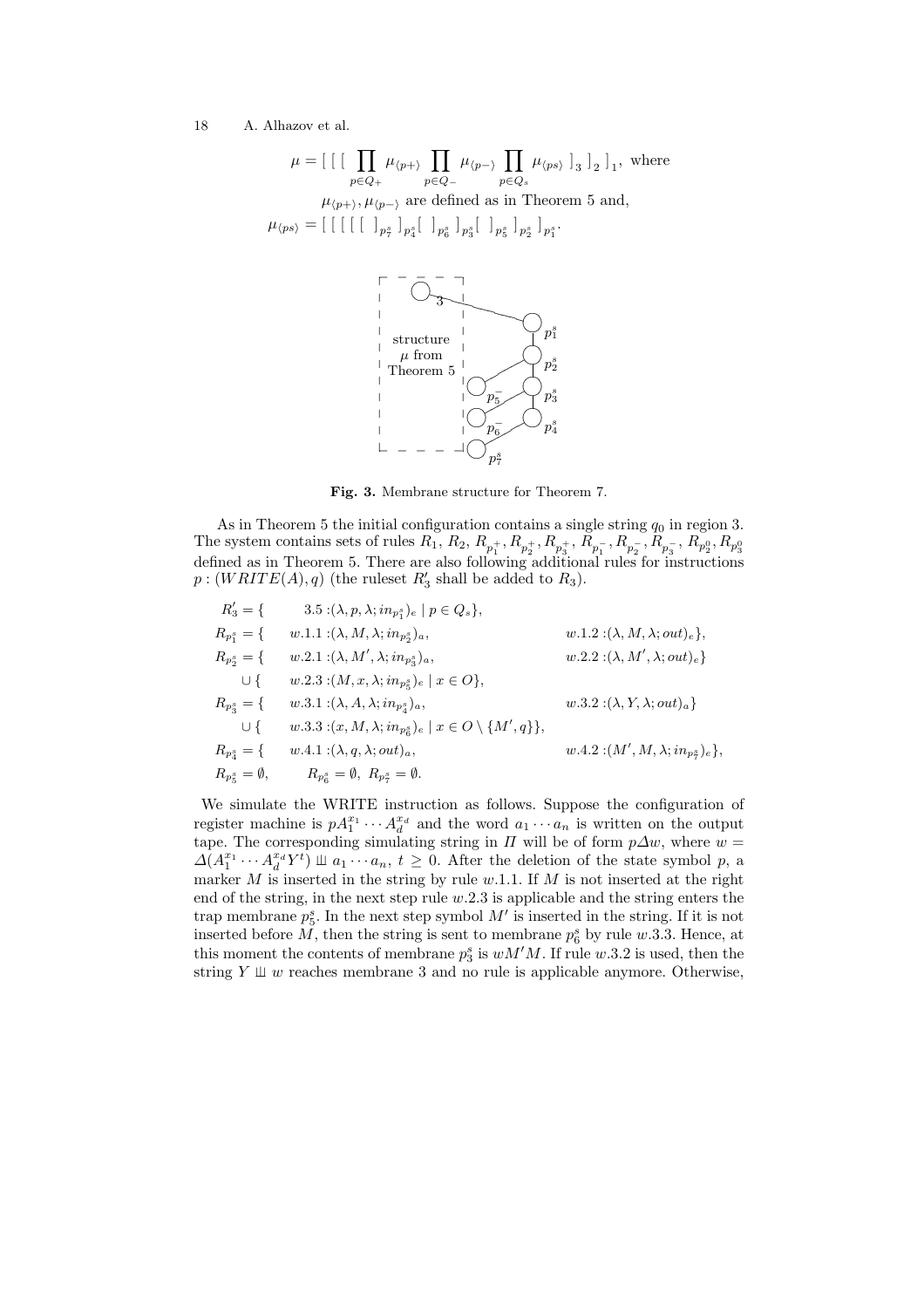symbol A is inserted by rule w.3.1. If it is not between  $M'$  and  $M$ , then rule w.4.2 is applicable and the string enters membrane  $p_7^s$ . After that q is inserted between A and M, otherwise the trapping rule  $w.3.3$  is applicable. At this moment, the configuration of the system consists of the string  $w_t M' A q M$  in membrane  $p_3^s$ . Now if the rule  $w.3.1$  is used, then the string is sent to the trap membrane by rule  $w.4.1.$  Otherwise, rule  $w.3.2$  should be used followed by the application of rules w.2.2 and w.1.2, leading to string Y  $\perp \!\!\! \perp wAq$  in membrane 3. Hence, the symbol A is appended at the end of the string. At the end of the computation, all symbols from  $O-T$  are deleted and a word generated by M is obtained.

Since  $RE$  is closed with respect to the mirror operation we obtain:

Corollary 3.  $LSP-ins_1^{0,0} < del_1^{0,1}) = RE$ .

We remark that the contextual deletion was used only to check for erroneous evolutions. Therefore we can replace it by a context-free deletion of two symbols.

Theorem 8.  $LSP_*(ins_1^{0,0} < del_2^{0,0}) = RE$ .

Proof. We modify the proof of Theorem 7 as follows.

- Replace rules  $w.2.3\ ((M, x, \lambda; in_{p_5^s})_e \in R_{p_2^s})$  by rules  $(\lambda, Mx, \lambda; in_{p_5^s})_e$ ,
- Replace rules w.3.3  $((M, x, \lambda; in_{p_6^s})_e \in R_{p_3^s})$  by rules  $(\lambda, xM, \lambda; in_{p_6^s})_e$ ,
- Replace rules  $w.4.2\ ((M', M, \lambda; \widetilde{in}_{p_7^s})_e \in \widetilde{R}_{p_4^s})$  by rules  $(\lambda, M'M, \lambda; \widetilde{in}_{p_7^s})_e$ .

The role of the new rules is the same as the role of the rules that were replaced. More exactly, the system checks whether two certain symbols are consecutive and if so, the string is blocked in a non-output region.

We mention that the counterpart of Theorem 8 obtained by interchanging parameters insertion and deletion rules is not true, see Theorem 2.

### 5 Conclusions

We showed several results concerning P systems with insertion and deletion rules of small size. Surprisingly, systems with context-free rules inserting and deleting only one symbol are quite powerful and generate  $PsRE$  if the priority of deletion over insertion is used. From the language generation viewpoint such systems are not too powerful and no language specifying the order of symbols can be generated. To be able to generate more complicated languages we considered systems with one-symbol one-sided insertion or deletion contexts. In both cases we obtained that any recursively enumerable language can be generated. The same result holds if a context-free deletion of two symbols is allowed. The counterpart of the last result is not true, moreover Theorem 2 shows that the insertion of strings of an arbitrary size still cannot lead to generating languages like  $a^*b^*$ .

We also have considered one-symbol context-free insertion-deletion P systems without the priority relations and we showed that in terms of Parikh sets these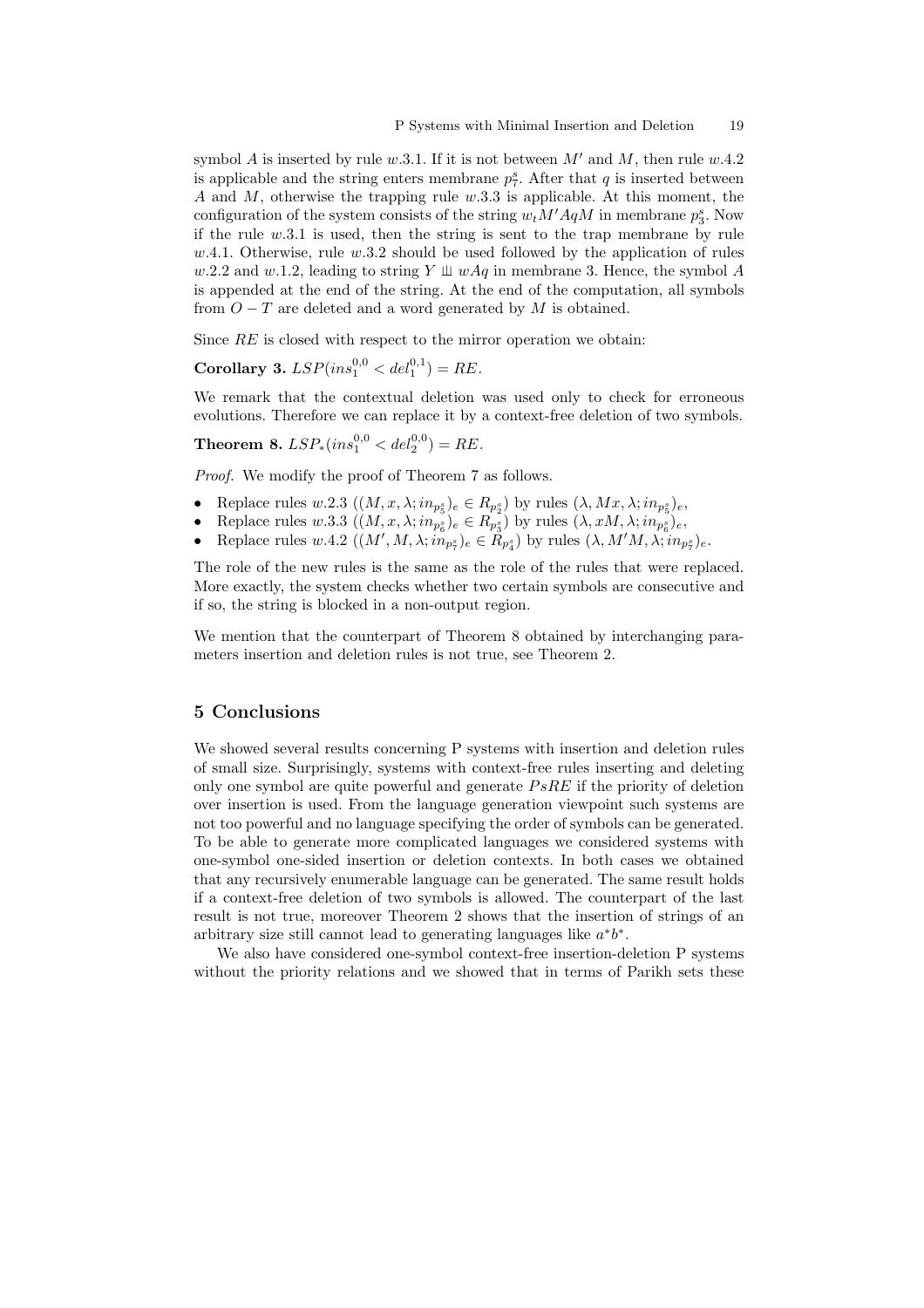systems characterize the  $PsMAT$  family. However, in terms of the generated language such systems are strictly included in MAT.

Most of results above were obtained using rules with target indicators. It is interesting to investigate the computational power of systems with non-specific target indicators in or go. Another open problem is to replace the priority relation by some other mechanism without decreasing the computational power.

#### Acknowledgments

The first author acknowledges the support of the Japan Society for the Promotion of Science, and the Grant-in-Aid, project 20·08364. The first, the third and the fourth authors acknowledge the support by the Science and Technology Center in Ukraine, project 4032. The third author gratefully acknowledges the support of the European Commission, project MolCIP, MIF1-CT-2006-021666. The second author acknowledges the support PIF program of University Rovira i Virgili, and project no. MTM2007-63422 from the Ministry of Science and Education of Spain.

### References

- 1. A. Alhazov, R. Freund, A. Riscos-Núñez: One and two polarizations, membrane creation and objects complexity in P systems. Proc. SYNASC'05, IEEE Computer Society, 2005, 385–394.
- 2. A. Alhazov, R. Freund, Yu. Rogozhin: Computational power of symport/antiport: History, advances, and open problems. Proc. WMC 2005, Vienna, LNCS 3850, Springer, 2006, 1–30.
- 3. M. Daley, L. Kari, G. Gloor, R. Siromoney: Circular contextual insertions/deletions with applications to biomolecular computation. Proc. of 6th Int. Symp. on String Processing and Information Retrieval, SPIRE'99, Cancun, 47–54.
- 4. R. Freund, O.H. Ibarra, Gh. Păun, H.-C. Yen: Matrix languages, register machines, vector addition systems. Third Brainstorming Week on Membrane Computing, Sevilla, 2005, 155–168.
- 5. R. Freund, M. Oswald: GP systems with forbidding context. Fundamenta Informaticae, 49, 1–3 (2002), 81–102.
- 6. B.S. Galiukschov: Semicontextual grammars. Matematika Logica i Matematika Linguistika, Tallin University, 1981, 38–50 (in Russian).
- 7. S.A. Greibach: Remarks on blind and partially blind one-way multicounter machines. Theoretical Computer Science, 7 (1978), 311–324.
- 8. L. Kari: On Insertion and Deletion in Formal Languages . PhD Thesis, University of Turku, 1991.
- 9. L. Kari, Gh. Păun, G. Thierrin, S. Yu: At the crossroads of DNA computing and formal languages: Characterizing RE using insertion-deletion systems. Proc. DNA Based Computers, 1997, Philadelphia, 318–333.
- 10. L. Kari, G. Thierrin: Contextual insertion/deletion and computability. Information and Computation, 131, 1 (1996), 47–61.